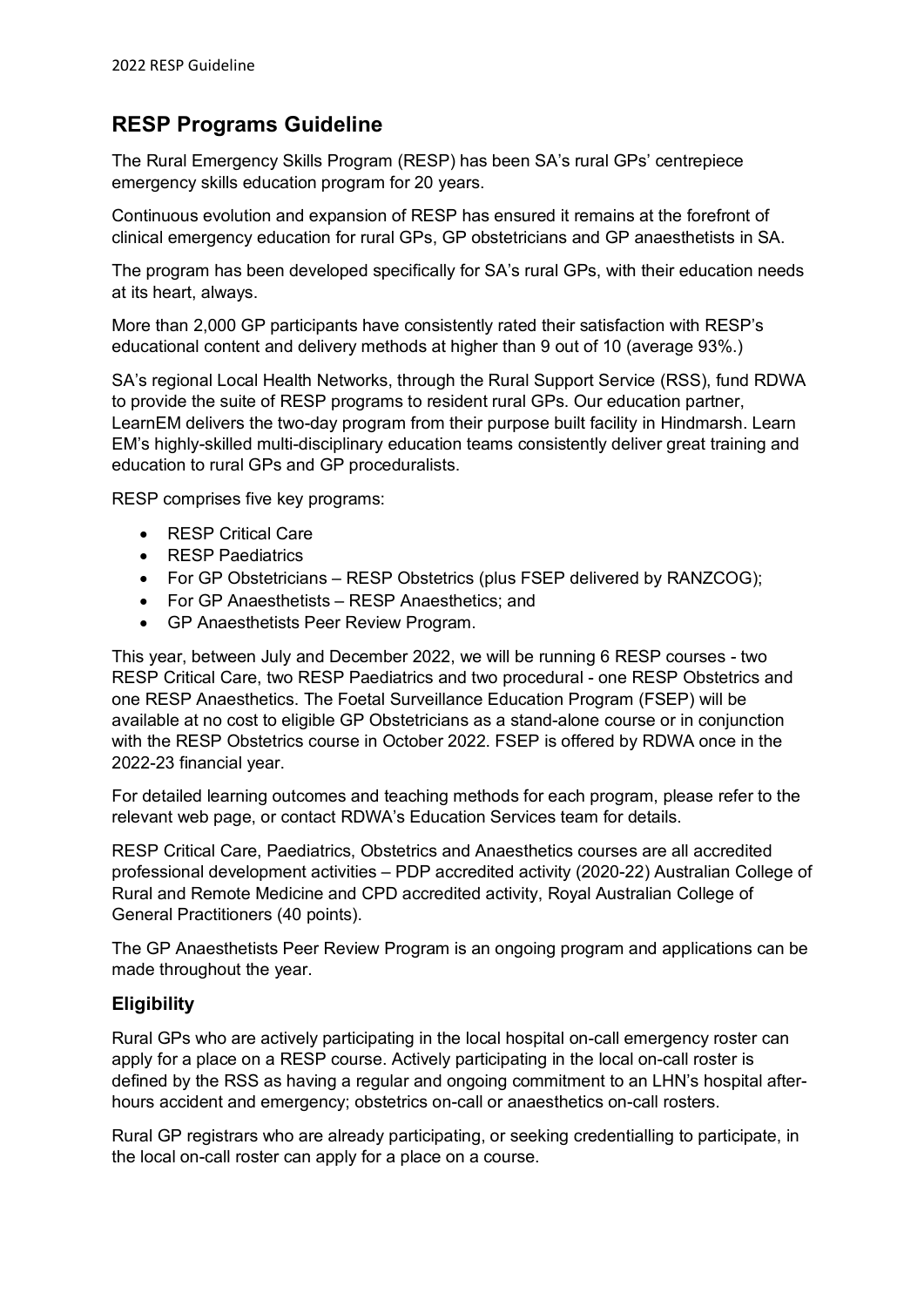### *RESP Paediatrics*

To be eligible for RESP Paediatrics, successful participation in a RESP Critical Care program in the last two years is a pre-requisite.

#### *RESP Obstetrics*

Rural GPs who are actively participating in the local hospital on-call obstetrics roster can apply for a place on a RESP Obstetrics course. RESP Anaesthetics

Rural GPs who are actively participating in the local hospital on-call anaesthetics roster can apply for a place on a RESP Anaesthetics course.

GP obstetricians who are offered a place on a RESP Obstetrics program may also apply for a RESP Critical Care course. It is generally understood that RESP Anaesthetics is the appropriate RESP for GP Anaesthetists.

Where there is a higher number of applications for courses than available places, RDWA will assess all applications and give priority to eligible Rural GPs and GP registrars who:

- are living in a rural SA location (MMM2-7)
- have not participated in a RESP course in the last two financial years (that is, from 1) July 2020).

## **Application Process**

RDWA will open two application rounds for RESP workshops during May and August 2022. Applications will be made via an online process where eligible rural GPs and rural GP registrars provide their eligibility details and nominate their preferred RESP course. Applications will be assessed for eligibility and if there are a greater number of applications for places than available places, priority will be assessed according to the criteria listed in the Eligibility section above.

Invitations to apply will be emailed directly to all rural GPs and rural GP registrars who have an email address recorded with RDWA and the rounds will be promoted widely through RDWA's weekly email news, e-news.

For the GP Anaesthetists Peer Review Program, applications remain open and are assessed for eligibility and applicants are advised next steps.

If you wish to subscribe to our e-news and / or ask RDWA to add your email to the direct marketing process, please email ruraldoc@ruraldoc.com.au or contact our marketing staff on 08 8234 8277.

## *Application Round One*

This round will be for the following courses:

- 1. RESP Paediatrics: Friday, 8 July 2022 Saturday, 9 July 2022
- 2. RESP Critical Care: Friday, 19 August 2022 Saturday, 20 August 2022
- 3. RESP Anaesthetics: Friday, 2 September 2022 Saturday, 3 September 2022
- 4. RESP Critical Care: Friday, 9 September 2022 Saturday, 10 September 2022